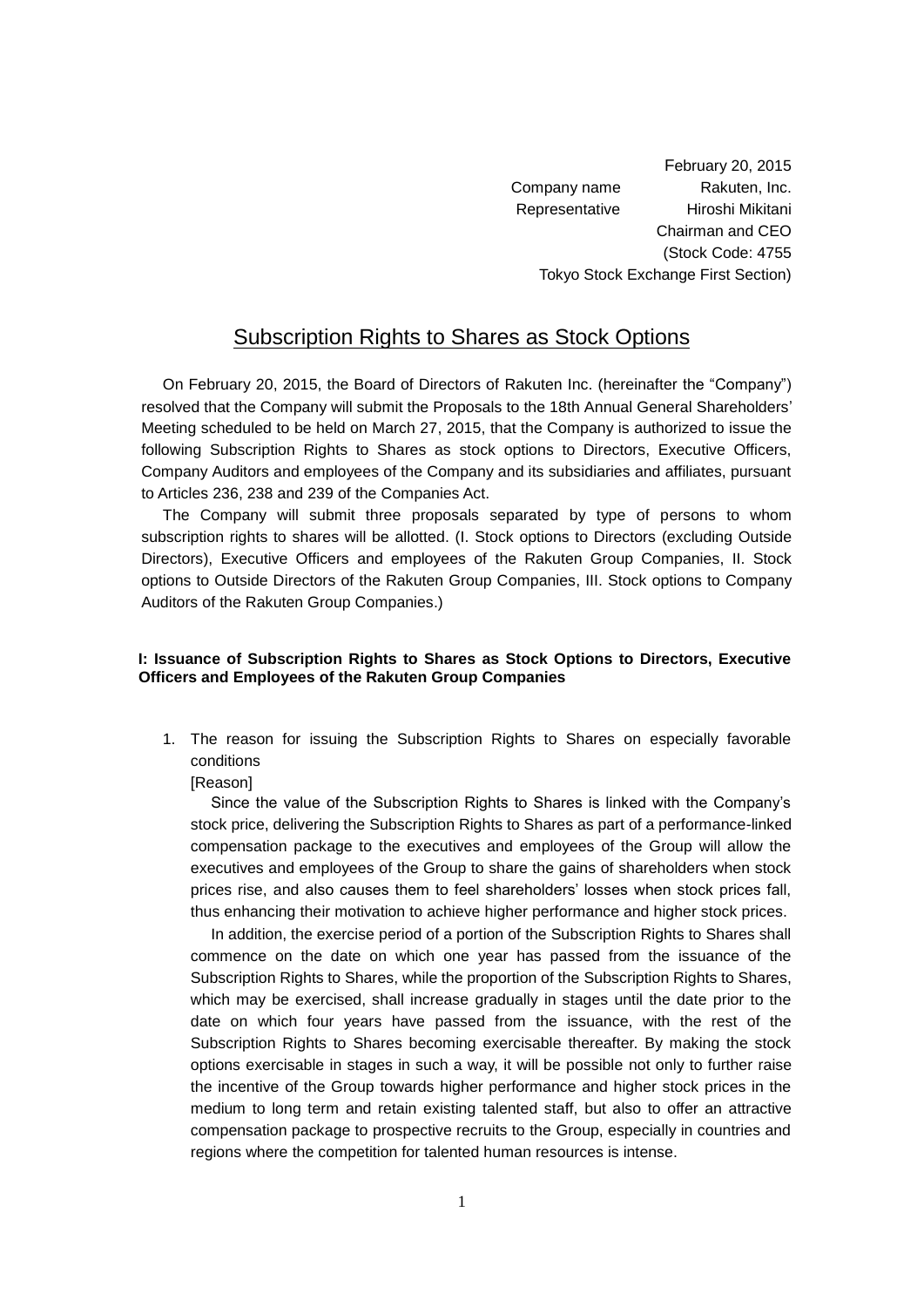The Company intends to implement stock option plans for the executives and employees of the Group for the purpose of continuous enhancement of the Group's corporate and shareholder values by raising the motivation of the executives and employees of the Group towards higher performance and by recruiting and retaining talented staff.

[Determination Methods and Main Features of the Group's Compensation System]

In the determination of the total amount of compensation, including the granting of the Subscription Rights to Shares, factors such as the degree to which the Group's operating profit targets were achieved; the business performance of each Group company, business segment or division; and the personnel evaluation of each individual are taken into account.

In addition, the Group has designed its compensation system so that, as a general rule, the higher the rank of and the larger the role played by an individual, the larger the bonus linked to the performance of each Group company, business segment or division, and to the performance of the individual, and the larger the proportion of the stock options linked to stock prices. Nevertheless, a major feature of the Group's compensation system is that it delivers Subscription Rights to Shares to a wide range of personnel starting with second-year employees with relatively small ranks and roles up to the Directors. This reflects the Group's belief that by making the majority of its executives and employees potential shareholders, it will further raise the awareness of each executive and employee towards enhancing corporate and shareholder values, as well reinforce the sense of unity among the Group members, which is thought to be an indispensable element in expanding and fostering the "Rakuten Eco-System" both in Japan and abroad.

- 2. Outline of the issuance of the Subscription Rights to Shares
- (1) Persons to whom Subscription Rights to Shares will be allotted

Directors (excluding Outside Directors), Executive Officers and employees of the Company and its subsidiaries and affiliates

Outside Directors of the Company's subsidiaries and affiliates shall be eligible for the allotment of the Subscription Rights to Shares, if such person remains a Director (excluding Outside Director), Executive Officer or employee of the Company, another subsidiary or affiliate of the Company.

(2) Class and number of shares to be issued upon exercise of Subscription Rights to Shares

The class of shares to be issued upon the exercise of Subscription Rights to Shares shall be common stock of the Company, and the number of shares to be issued shall not exceed 9,000,000.

However, if the Company splits its common stock (including allotment of its common stock without compensation; hereinafter the same shall apply) or consolidates its common stock, the number of shares to be issued upon exercise of each unit of such Subscription Rights to Shares shall be adjusted according to the following formula; provided that such adjustment shall be made only to those remain unexercised or uncanceled at the time of such adjustment and; provided, further, that if any fraction less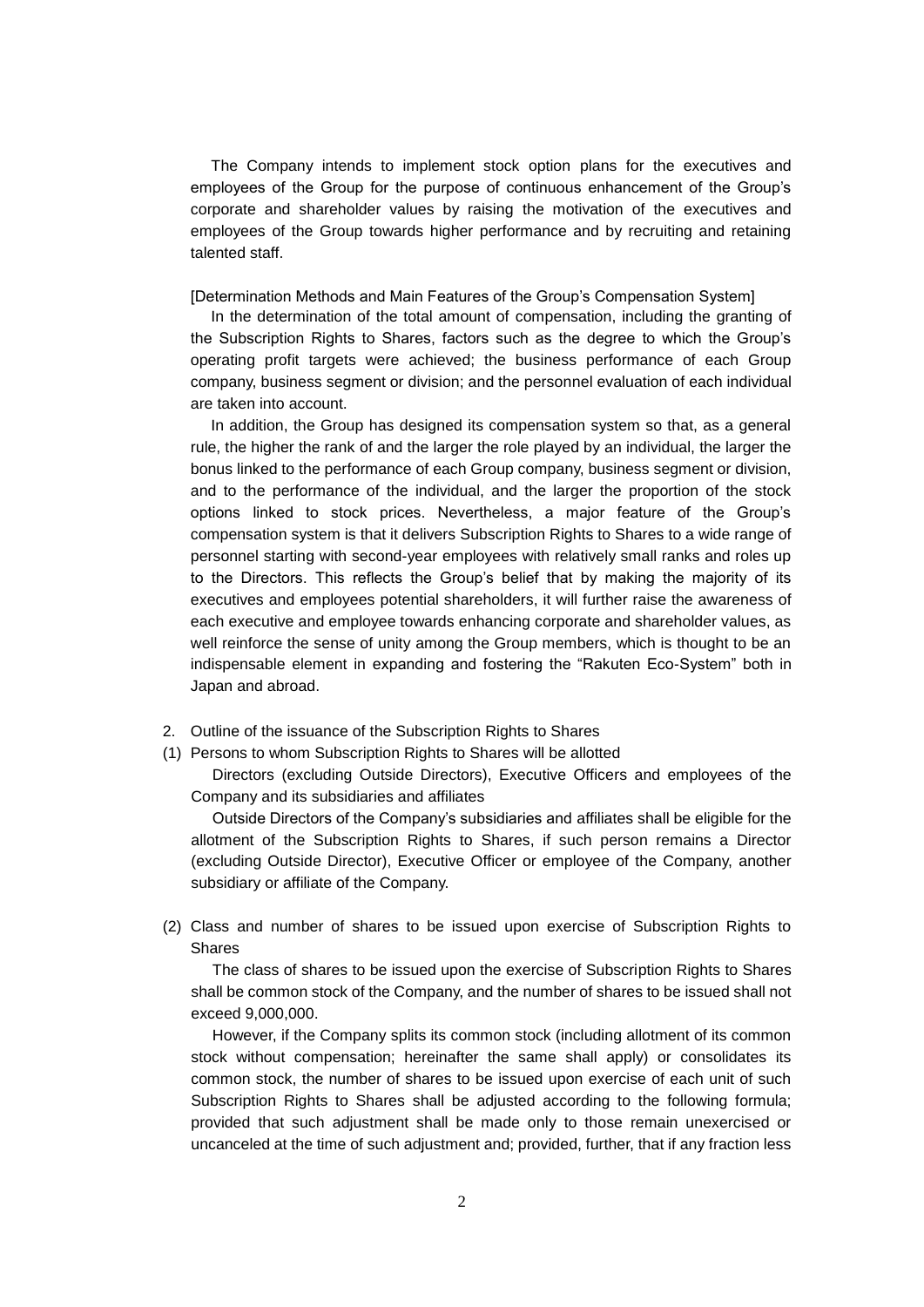than one share arises as a result of such adjustment, such fraction shall be discarded.

Ratio of split or consolidation Number of shares after adjustment **=** before adjustment Number of shares

In addition, if the Company carries out a merger, a company split, share exchange, share transfer, etc. that makes it necessary to adjust the number of shares, the number of shares shall be adjusted within a reasonable range, taking into account the conditions of the merger, company split, share exchange, share transfer, etc.

(3) Total number of Subscription Rights to Shares to be issued

Subscription Rights to Shares to be issued shall not exceed 90,000 units.

One hundred shares shall be issued for each Subscription Right to Shares; provided, however, that in the event of any adjustment in the number of shares stipulated in (2) above, the number of shares to be issued for the Subscription Right to Shares shall be adjusted likewise.

- (4) Cash payment for Subscription Rights to Shares No cash payment is required for Subscription Rights to Shares.
- (5) Value of the assets to be contributed upon exercise of Subscription Rights to Shares The Price for one Subscription Rights to Shares shall be one yen.
- (6) Exercise period of Subscription Rights to Shares

The exercise period shall be from the date on which one year has passed from the issuance of the Subscription Rights to Shares (hereinafter "date of issuance") to the date on which ten years have passed from the date of issuance. If the final day of the exercise period falls on a holiday of the Company, the final day shall be the working day immediately preceding the final day.

- (7) Conditions for exercise of Subscription Rights to Shares
	- (i) Those who received the allotment of the issue of Subscription Rights to Shares (hereinafter "Holders of Subscription Rights to Shares") shall remain Directors, Executive Officers, Company Auditors or employees of the Company, or its subsidiaries or affiliates at the time of exercising such rights; provided, however, that exceptional treatment may be allowed in this regard by the Board of Directors in consideration of circumstances.
	- (ii) Subscription Rights to Shares shall not be inherited; provided, however, that exceptional treatment may be allowed in this regard by the Board of Directors in consideration of circumstances.
- (iii) Subscription Rights to Shares shall not be offered for pledge or disposed of in any other way.
- (iv) Subscription Rights to Shares may be exercised by the Holder of Subscription Rights to Shares, in whole or in part, according to the following categories.
	- i) The entire allotment of Subscription Rights to Shares shall not be exercised prior to the date on which one year has passed from the date of issuance.
	- ii) Fifteen percent of the allotment of Subscription Rights to Shares may be exercised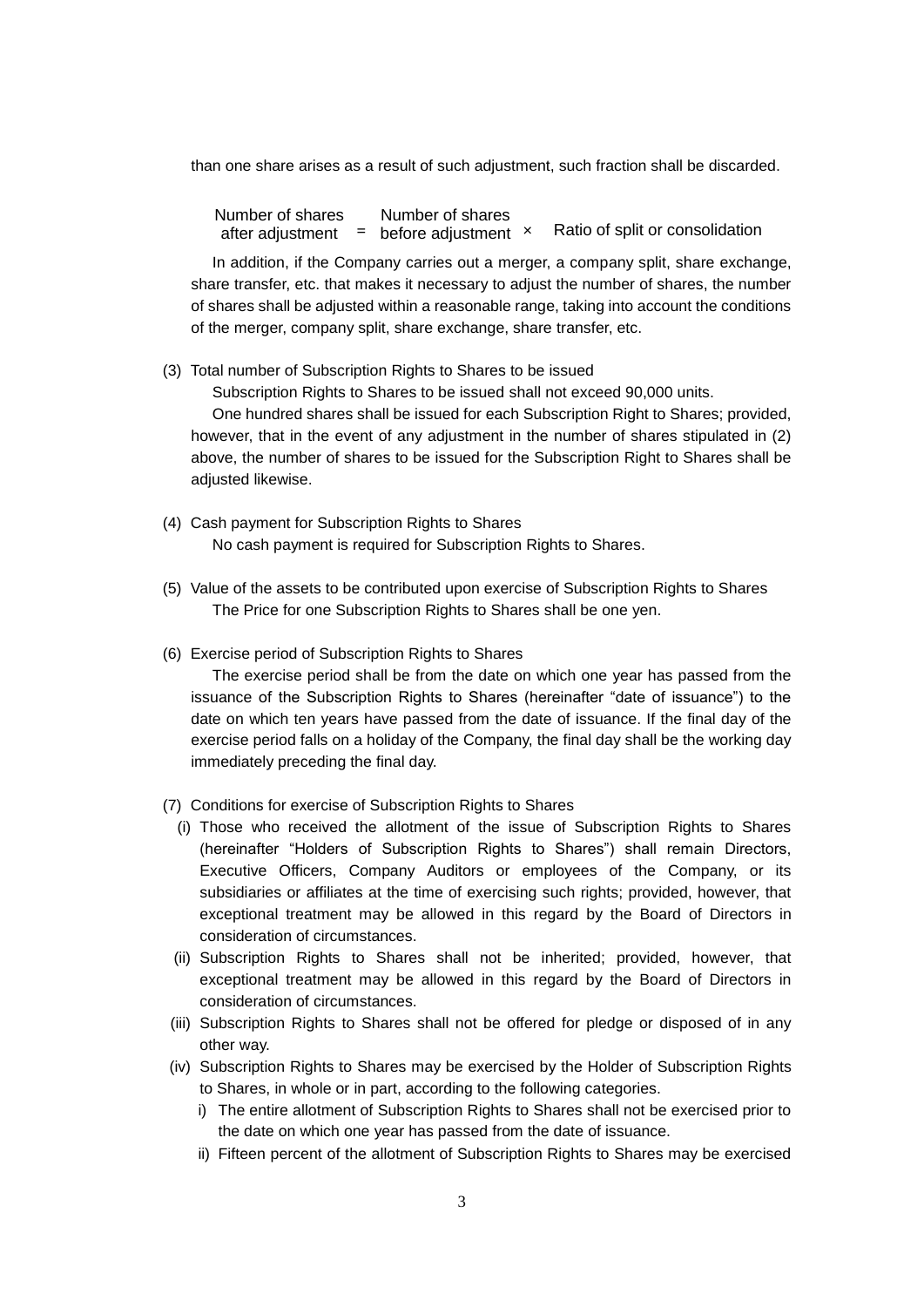from the date on which one year has passed from the date of issuance to the date prior to the date on which two years have passed from the date of issuance (if a fraction less than one unit arises in the number of exercisable Subscription Rights to Shares, such fraction shall be discarded).

- iii) Thirty-five percent of the allotment of Subscription Rights to Shares (if a portion of the allotment of Subscription Rights to Shares had been exercised prior to the date on which two years have passed from the date of issuance, the total amount exercisable including the previously exercised portion shall be 35%) may be exercised from the date on which two years have passed from the date of issuance to the date prior to the date on which three years have passed from the date of issuance (if a fraction less than one unit arises in the number of exercisable Subscription Rights to Shares, such fraction shall be discarded).
- iv) Sixty-five percent of the allotment of Subscription Rights to Shares (if a portion of the allotment of Subscription Rights to Shares had been exercised prior to the date on which three years have passed from the date of issuance, the total amount exercisable including the previously exercised portion shall be 65%) may be exercised from the date on which three years have passed from the date of issuance to the date prior to the date on which four years have passed from the date of issuance (if a fraction less than one unit arises in the number of exercisable Subscription Rights to Shares, such fraction shall be discarded).
- v) The entire allotment of Subscription Rights to Shares may be exercised from the date on which four years have passed from the date of issuance to the date on which ten years have passed from the date of issuance.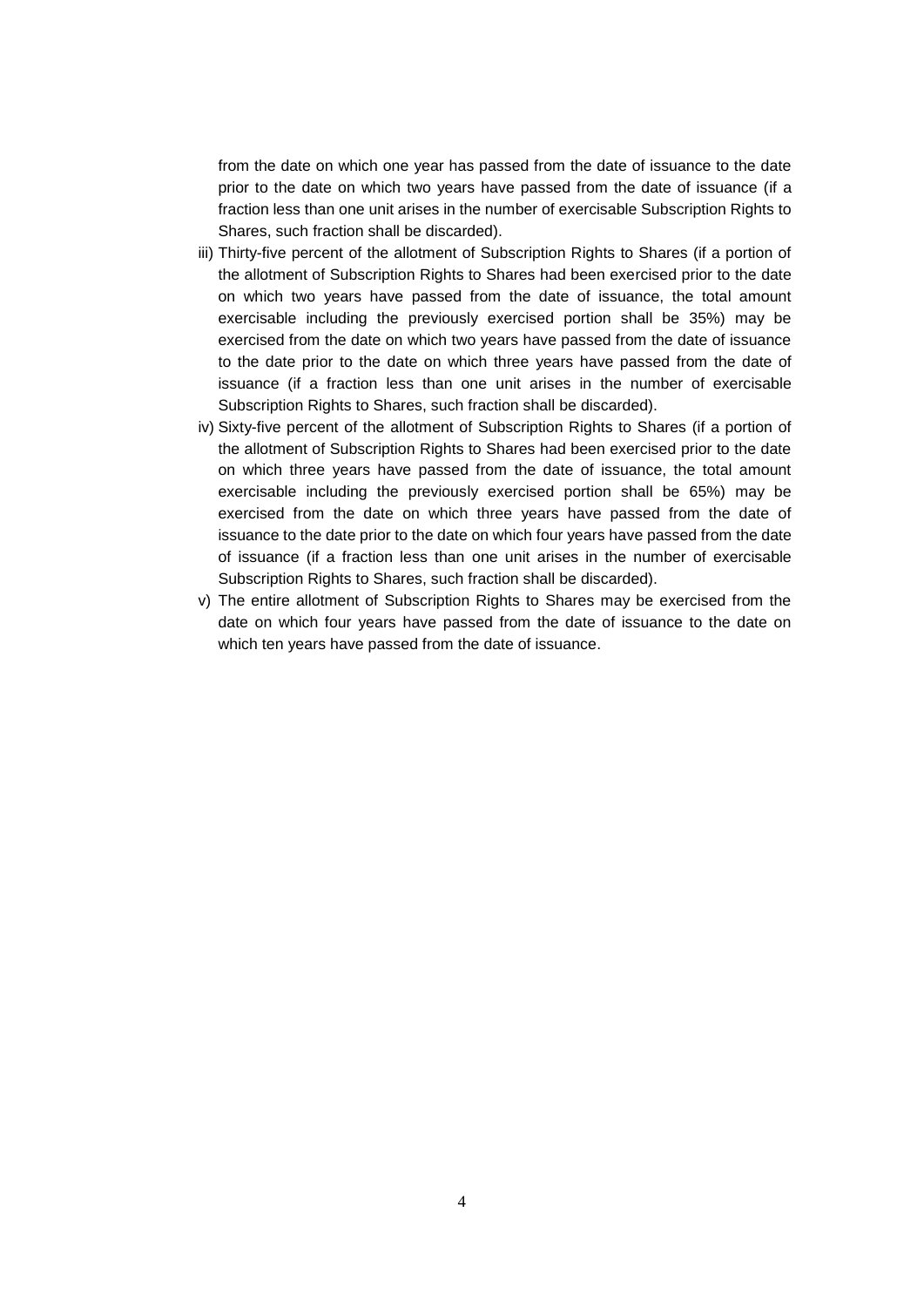- (v) The Holders of Subscription Rights to Shares have duties to pay all taxes (including but not limited to income tax, social security contributions, pensions, and employment insurance premium) specified by laws and regulations in relation to stock options and shares. In the case where the Company and its subsidiaries and affiliates is obliged to levy income tax, etc., the relevant company obliged to levy income tax, etc. shall be able to levy tax from such Holders of Subscription Rights to Shares by the methods listed below.
	- i) Receipt by cash
	- ii) Appropriation of shares owned by the Holders of Subscription Rights to Shares
	- iii) Deduction from salaries, bonuses, etc. of the Holders of Subscription Rights to Shares
	- iv) Other methods specified by the Company
- (8) Matters concerning increase in capital stock and capital reserve by issuing of shares upon exercise of Subscription Rights to Shares
	- (i) Amount of increase in capital stock by issuing shares upon exercise of Subscription Rights to Shares shall be half of the upper limit of capital increase as calculated pursuant to the provisions of Article 17, Paragraph 1 of the Ordinance on Accounting of Companies, where any resultant fraction less than one yen shall be rounded up.
	- (ii) Amount of increase in capital reserve by issuing shares upon exercise of Subscription Rights to Shares shall be the upper limit of capital stock increase as described in (i) above less the amount of increase in capital stock set out therein.
- (9) Reasons and conditions for the acquisition of Subscription Rights to Shares
	- (i) In case that the proposal of any merger agreement under which the Company is dissolved, or any absorption-type company split (kyushu-bunkatsu) agreement or incorporation-type company split (shinsetsu-bunkatsu) plan in which the Company will be a splitting company, or any share exchange agreement or share transfer plan in which the Company will be a wholly owned subsidiary of another company is approved at a General Shareholders' Meeting of the Company, the Company may acquire Subscription Rights to Shares at the date specifically determined by the Board of Directors of the Company without any compensation therefor.
	- (ii) In case that Holders of Subscription Rights to Shares ceases to accommodate the conditions of (7) (i) above before exercising Subscription Rights to Shares, the Company may acquire such Subscription Rights to Shares at the date specifically determined by the Board of Directors of the Company without any compensation therefor.
- (10) Restriction on the acquisition of Subscription Rights to Shares by transfer
	- Any acquisition of Subscription Rights to Shares by transfer shall require an approval of the Board of Directors of the Company by its resolution.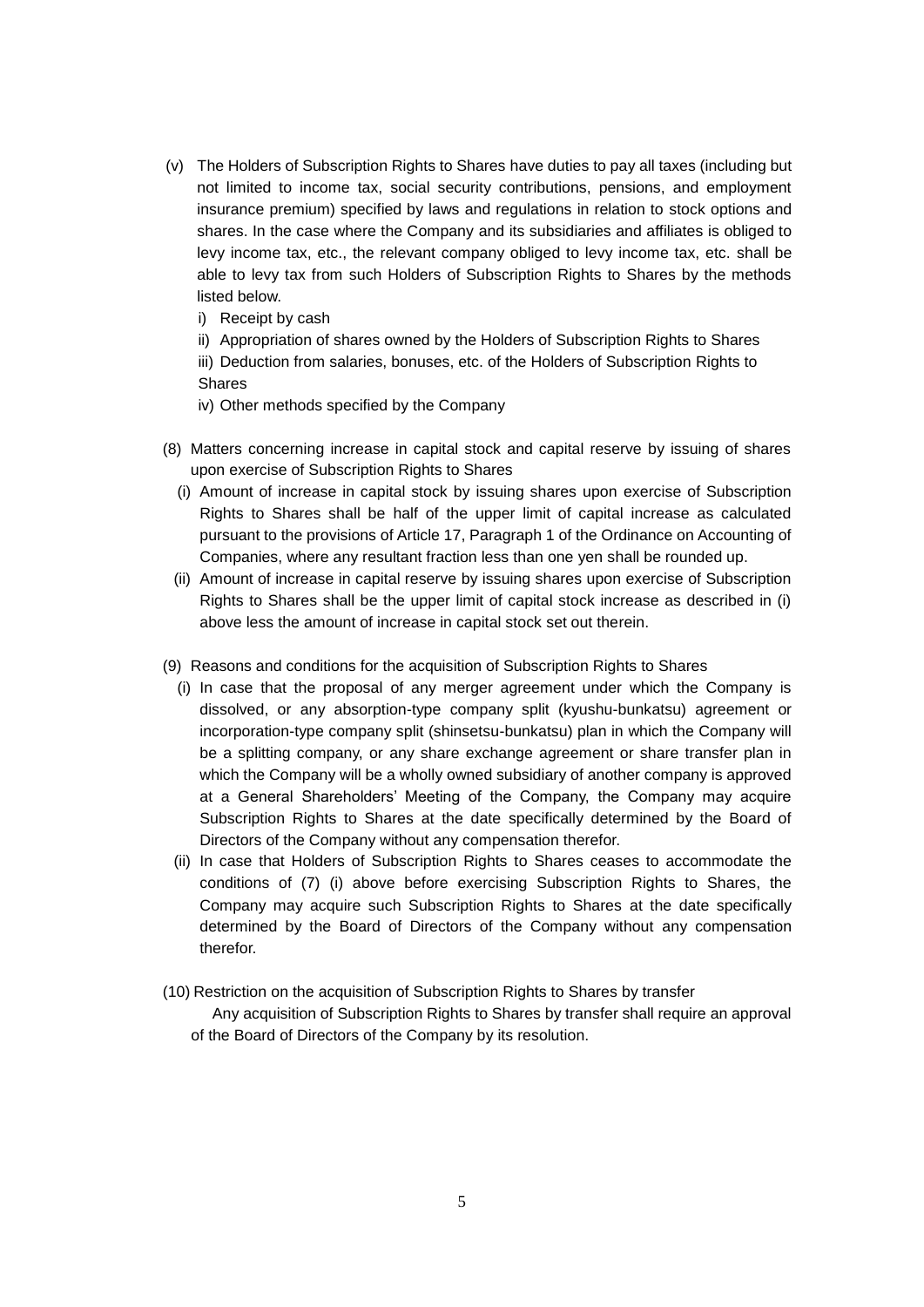(11) Treatment of Subscription Rights to Shares in case of organizational restructuring of the Company

In the event the Company merges (limited to cases where the Company becomes a dissolving company), performs an absorption-type company split or an incorporation-type company split, or conducts a share exchange or a share transfer (hereinafter collectively "Organizational Restructuring"), Subscription Rights to Shares of a corporation described in Article 236, Paragraph 1, Items 8.1 through 8.5 of the Companies Act (hereinafter "Restructured Company") shall be delivered under the following conditions to Holders of Subscription Rights to Shares remaining unexercised (hereinafter "Remaining Subscription Rights to Shares") at the time when Organizational Restructuring takes effect. In this case, the Remaining Subscription Rights to Shares will lapse and the Restructured Company will issue new Subscription Rights to Shares. However, the foregoing shall apply only to cases in which the delivery of Subscription Rights to Shares of the Restructured Company according to the following conditions is stipulated in the merger agreement, the absorption-type company split agreement, the incorporation-type company split plan, the share exchange agreement or the share transfer plan.

- (i) Number of Subscription Rights to Shares of the Restructured Company to be delivered The Restructured Company shall deliver Subscription Rights to Shares, the number of which shall equal the number of Subscription Rights to Shares held by the holder of the Remaining Subscription Rights to Shares.
- (ii) Class of shares of the Restructured Company to be issued upon the exercise of Subscription Rights to Shares

Shares of common stock of the Restructured Company

(iii) Number of shares of the Restructured Company to be issued upon the exercise of Subscription Rights to Shares

To be decided according to (2) and (3) above after taking into consideration the conditions, etc. of the Organizational Restructuring.

(iv) Value of the assets to be contributed upon the exercise of Subscription Rights to Shares

The value of the assets to be contributed upon the exercise of each Subscription Right to Shares shall be decided according to (5) above after taking into consideration the conditions, etc. of the Organizational Restructuring.

(v) Exercise period of Subscription Rights to Shares

Starting from the later of either the first date of the exercise period of Subscription Rights to Shares as stipulated in (6) above, or the date on which the Organizational Restructuring becomes effective and ending on the expiration date for the exercise of Subscription Rights to Shares as stipulated in (6) above.

(vi) Matters concerning increase in capital stock and capital reserve to be increased by issuing of shares by the Restructured Company upon the exercise of Subscription Rights to Shares

To be determined in accordance with (8) above.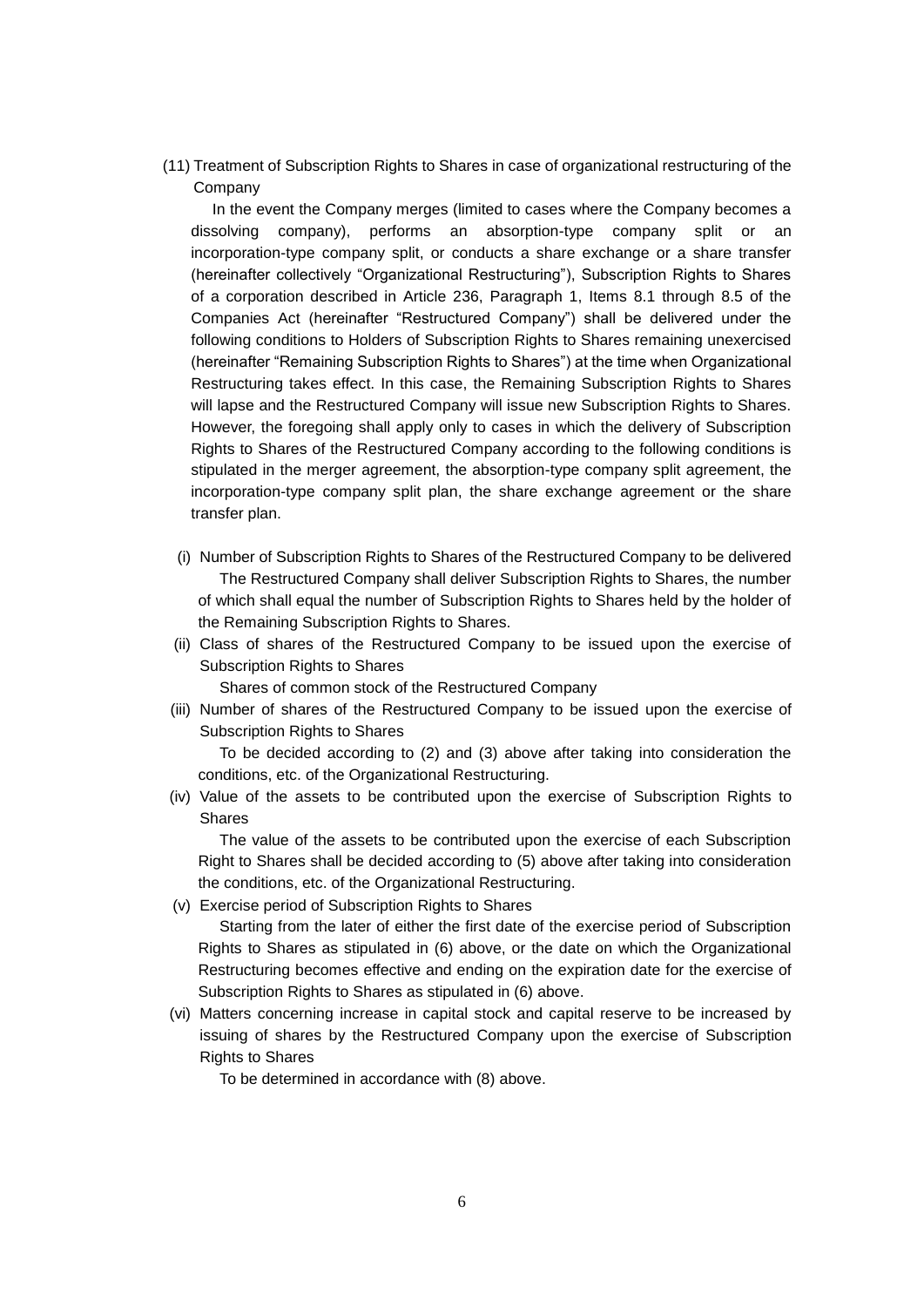- (vii) Restriction on acquisition of Subscription Rights to Shares by transfer Acquisition of Subscription Rights to Shares by transfer shall be subject to the approval of the Board of Directors of the Restructured Company (or by the majority decision of Directors if such company is not a company with Board of Directors).
- (viii) Reasons and conditions for the acquisition of Subscription Rights to Shares To be determined in accordance with (9) above.
- (12) Rules pertaining to fractions of less than one share arising from the exercise of Subscription Rights to Shares

Fractions of less than one share in the number of shares to be delivered to Holders of Subscription Rights to Shares who exercised Subscription Rights to Shares shall be discarded.

(13) Other details of Subscription Rights to Shares

Other details of Subscription Rights to Shares shall be determined by the meeting of the Board of Directors to determine conditions of the offer of Subscription Rights to Shares.

3. Matters concerning remuneration for Directors

The reason that the Company delivers aforementioned stock options to its Directors (excluding Outside Directors; hereinafter the same shall apply) as the compensation etc. is as stated in 1. above.

Out of aforementioned Subscription Rights to Shares as stock options, the Company delivers a maximum of 20,000 units for Directors of the Company.

The amount of Subscription Rights to Shares to be delivered as part of the remuneration for Directors of the Company, shall be calculated by multiplying the fair value of each Subscription Right to Shares calculated on the day when such rights are allotted, by the number of Subscription Rights to Shares allotted to Directors of the Company. Fair value of each Subscription Right to Shares shall be based on the fair unit price valuation calculated applying variables including share price on the day when the Subscription Rights to Shares are allotted and the conditions of Subscription Rights to Shares, etc. using equity option pricing model such as Black-Scholes model.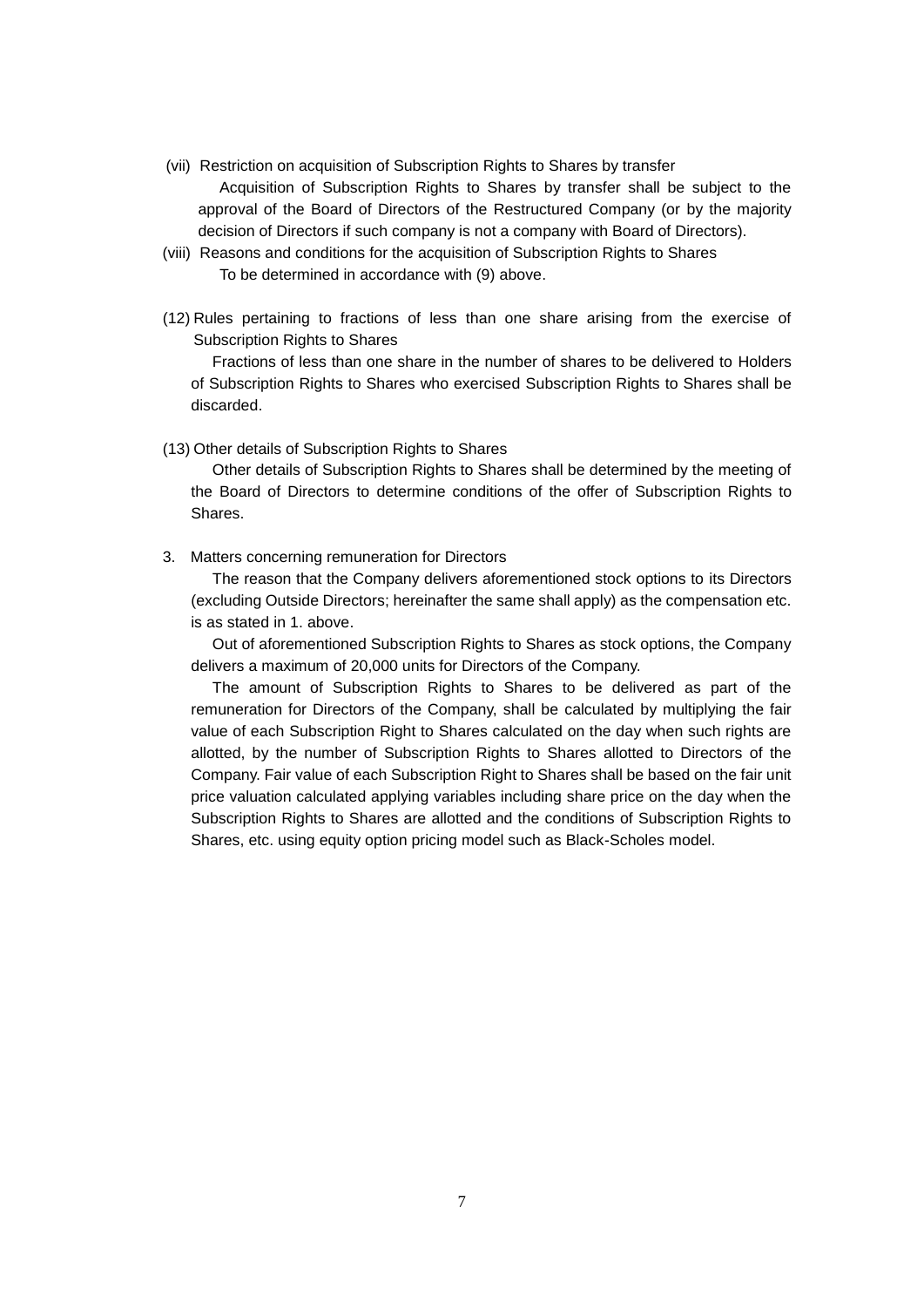### **II: Issuance of Subscription Rights to Shares as Stock Options to Outside Directors of the Rakuten Group Companies**

1. The reason for issuing the Subscription Rights to Shares on especially favorable conditions

Since the value of the Subscription Rights to Shares is linked with the Company's stock price, delivering Subscription Rights to Shares as part of a performance-linked compensation package to the Outside Directors of the Group will make the enhancement of the Company's corporate and shareholder values in the medium to long term be reflected in their compensation and allow shareholders and the Outside Directors of the Group to share equal benefits and disbenefits. This is expected to lead to a greater awareness on the part of the Outside Directors of the roles demanded of them, including the proffering of objective and candid advice based on their knowledge and experience accumulated within and outside the Company, making management decisions and conducting oversight over business execution from the perspective of shareholders' interest.

The Company intends to implement stock options for the Outside Directors for the purpose of continuous enhancement of the Group's corporate and shareholder values.

In addition, since the exercise period of Subscription Rights to Shares starts on the day after at least three years from the date of issuance of Subscription Rights to Shares, Subscription Rights to Shares function as an incentive for higher performance and higher stock price for the medium to long term up to the start of the exercise period.

- 2. Outline of the issuance of the Subscription Rights to Shares
- (1) Persons to whom Subscription Rights to Shares will be allotted Outside Directors of the Company and its subsidiaries and affiliates
- (2) Class and number of shares to be issued upon exercise of Subscription Rights to Shares

The class of shares to be issued upon the exercise of Subscription Rights to Shares shall be common stock of the Company, and the number of shares to be issued shall not exceed 100,000.

However, if the Company splits its common stock (including allotment of its common stock without compensation; hereinafter the same shall apply) or consolidates its common stock, the number of shares to be issued upon exercise of each unit of such Subscription Rights to Shares shall be adjusted according to the following formula; provided that such adjustment shall be made only to those remain unexercised or uncanceled at the time of such adjustment and; provided, further, that if any fraction less than one share arises as a result of such adjustment, such fraction shall be discarded.

Ratio of split or consolidation Number of shares after adjustment **=** before adjustment Number of shares

In addition, if the Company carries out a merger, a company split, share exchange, share transfer, etc. that makes it necessary to adjust the number of shares, the number of shares shall be adjusted within a reasonable range, taking into account the conditions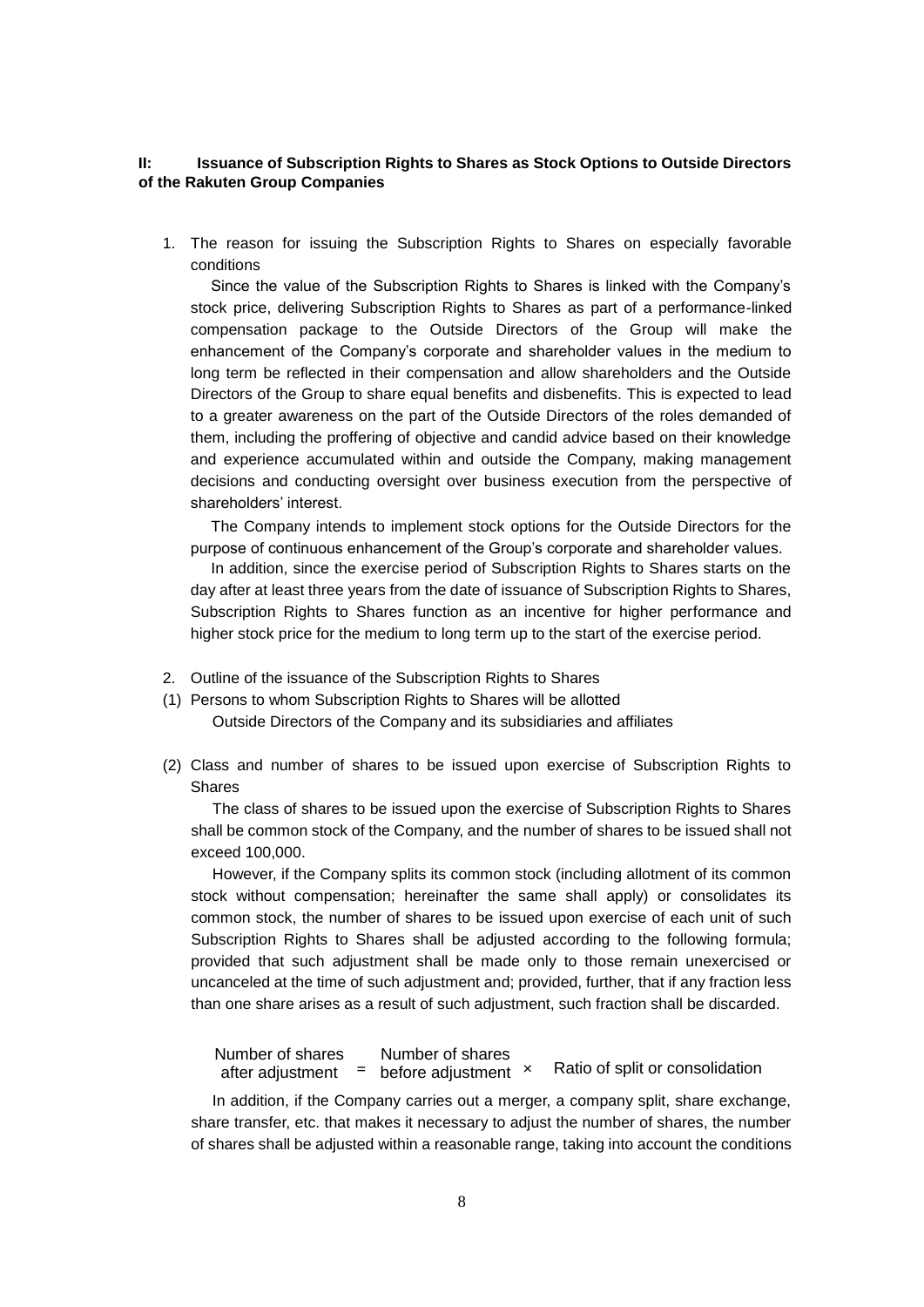of the merger, company split, share exchange, share transfer, etc.

(3) Total number of Subscription Rights to Shares to be issued

Subscription Rights to Shares to be issued shall not exceed 1,000 units.

One hundred shares shall be issued for each Subscription Right to Shares, provided however that in the event of any adjustment in the number of shares stipulated in (2) above, the number of shares to be issued for the Subscription Right to Shares shall be adjusted likewise.

- (4) Cash payment for Subscription Rights to Shares No cash payment is required for Subscription Rights to Shares.
- (5) Value of the assets to be contributed upon exercise of Subscription Rights to Shares The Price for one Subscription Rights to Shares shall be one yen.
- (6) Exercise period of Subscription Rights to Shares Exercise period of Subscription Rights to Shares shall be from March 28, 2019 to March 26, 2025. If the final day of the exercise period falls on a holiday of the Company, the final day shall be the working day immediately preceding the final day.
- (7) Conditions for exercise of Subscription Rights to Shares
	- (i) Those who received the allotment of the issue of Subscription Rights to Shares (hereinafter "Holders of Subscription Rights to Shares") shall remain Directors, Executive Officers, Company Auditors or employees of the Company, or its subsidiaries or affiliates at the time of exercising such rights; provided, however, that exceptional treatment may be allowed in this regard by the Board of Directors in consideration of circumstances.
	- (ii) Subscription Rights to Shares shall not be inherited; provided, however, that exceptional treatment may be allowed in this regard by the Board of Directors in consideration of circumstances.
- (iii) Subscription Rights to Shares shall not be offered for pledge or disposed of in any other way.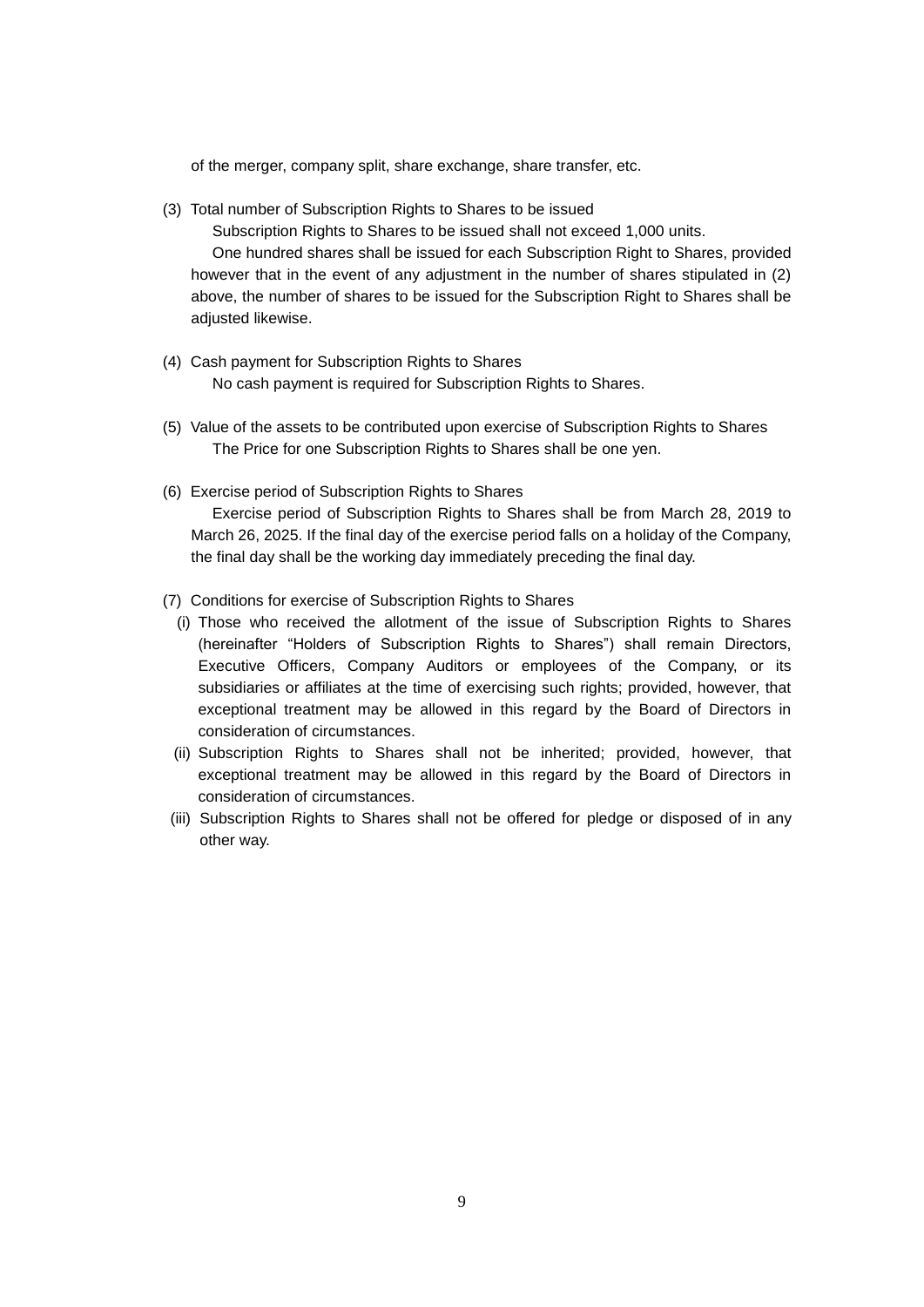- (iv) The Holders of Subscription Rights to Shares have duties to pay all taxes (including but not limited to income tax, social security contributions, pensions, and employment insurance premium) specified by laws and regulations in relation to stock options and shares. In the case where the Company and its subsidiaries and affiliates is obliged to levy income tax, etc., the relevant company obliged to levy income tax, etc. shall be able to levy tax from such Holders of Subscription Rights to Shares by the methods listed below.
	- i) Receipt by cash
	- ii) Appropriation of shares owned by the Holders of Subscription Rights to Shares
	- iii) Deduction from salaries, bonuses, etc. of the Holders of Subscription Rights to Shares
	- iv) Other methods specified by the Company
- (8) Matters concerning increase in capital stock and capital reserve by issuing of shares upon exercise of Subscription Rights to Shares
	- (i) Amount of increase in capital stock by issuing shares upon exercise of Subscription Rights to Shares shall be half of the upper limit of capital increase as calculated pursuant to the provisions of Article 17, Paragraph 1 of the Ordinance on Accounting of Companies, where any resultant fraction less than one yen shall be rounded up.
	- (ii) Amount of increase in capital reserve by issuing shares upon exercise of Subscription Rights to Shares shall be the upper limit of capital stock increase as described in (i) above less the amount of increase in capital stock set out therein.
- (9) Reasons and conditions for the acquisition of Subscription Rights to Shares
	- (i) In case that the proposal of any merger agreement under which the Company is dissolved, or any absorption-type company split (kyushu-bunkatsu) agreement or incorporation-type company split (shinsetsu-bunkatsu) plan in which the Company will be a splitting company, or any share exchange agreement or share transfer plan in which the Company will be a wholly owned subsidiary of another company is approved at a General Shareholders' Meeting of the Company, the Company may acquire Subscription Rights to Shares at the date specifically determined by the Board of Directors of the Company without any compensation therefor.
	- (ii) In case that Holders of Subscription Rights to Shares ceases to accommodate the conditions of (7) (i) above before exercising Subscription Rights to Shares, the Company may acquire such Subscription Rights to Shares at the date specifically determined by the Board of Directors of the Company without any compensation therefor.
- (10) Restriction on the acquisition of Subscription Rights to Shares by transfer
	- Any acquisition of Subscription Rights to Shares by transfer shall require an approval of the Board of Directors of the Company by its resolution.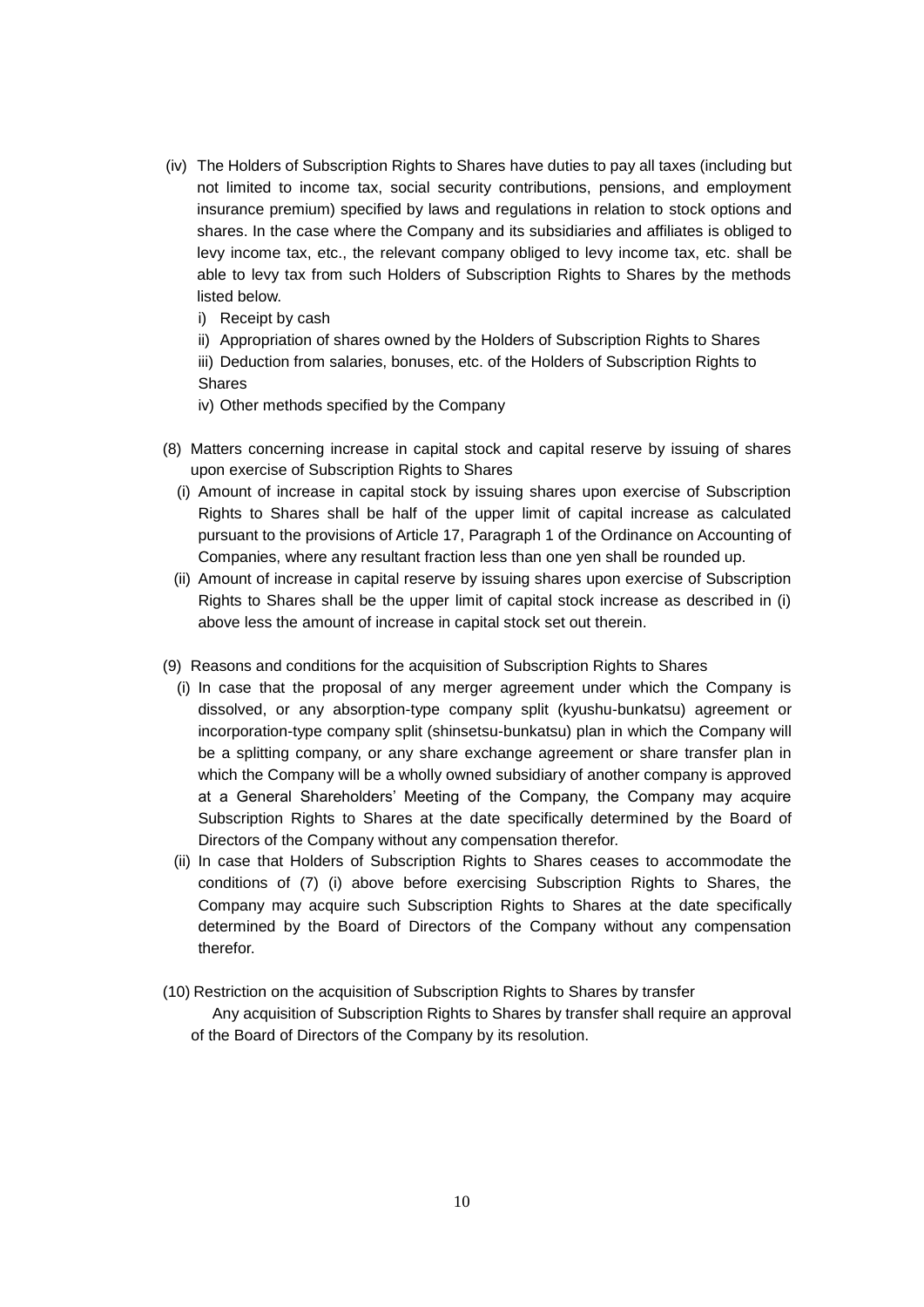(11) Treatment of Subscription Rights to Shares in case of organizational restructuring of the Company

In the event the Company merges (limited to cases where the Company becomes a dissolving company), performs an absorption-type company split or an incorporation-type company split, or conducts a share exchange or a share transfer (hereinafter collectively "Organizational Restructuring"), Subscription Rights to Shares of a corporation described in Article 236, Paragraph 1, Items 8.1 through 8.5 of the Companies Act (hereinafter "Restructured Company") shall be delivered under the following conditions to Holders of Subscription Rights to Shares remaining unexercised (hereinafter "Remaining Subscription Rights to Shares") at the time when Organizational Restructuring takes effect. In this case, the Remaining Subscription Rights to Shares will lapse and the Restructured Company will issue new Subscription Rights to Shares. However, the foregoing shall apply only to cases in which the delivery of Subscription Rights to Shares of the Restructured Company according to the following conditions is stipulated in the merger agreement, the absorption-type company split agreement, the incorporation-type company split plan, the share exchange agreement or the share transfer plan.

(i) Number of Subscription Rights to Shares of the Restructured Company to be delivered

The Restructured Company shall deliver Subscription Rights to Shares, the number of which shall equal the number of Subscription Rights to Shares held by the holder of the Remaining Subscription Rights to Shares.

(ii) Class of shares of the Restructured Company to be issued upon the exercise of Subscription Rights to Shares

Shares of common stock of the Restructured Company

(iii) Number of shares of the Restructured Company to be issued upon the exercise of Subscription Rights to Shares

To be decided according to (2) and (3) above after taking into consideration the conditions, etc. of the Organizational Restructuring.

(iv) Value of the assets to be contributed upon the exercise of Subscription Rights to **Shares** 

The value of the assets to be contributed upon the exercise of each Subscription Right to Shares shall be decided according to (5) above after taking into consideration the conditions, etc. of the Organizational Restructuring.

(v) Exercise period of Subscription Rights to Shares

Starting from the later of either the first date of the exercise period of Subscription Rights to Shares as stipulated in (6) above, or the date on which the Organizational Restructuring becomes effective and ending on the expiration date for the exercise of Subscription Rights to Shares as stipulated in (6) above.

(vi) Matters concerning increase in capital stock and capital reserve to be increased by issuing of shares by the Restructured Company upon the exercise of Subscription Rights to Shares

To be determined in accordance with (8) above.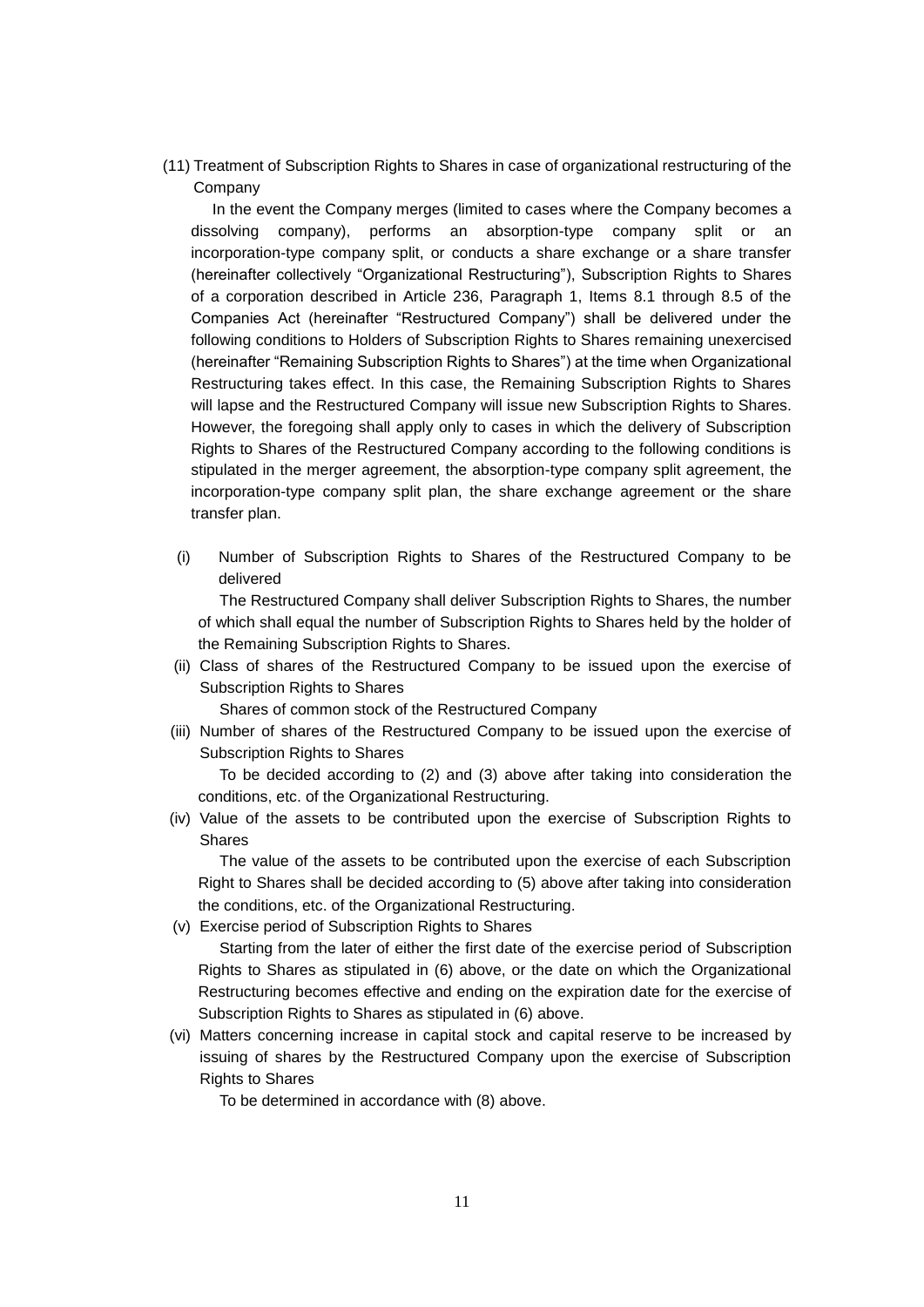- (vii) Restriction on acquisition of Subscription Rights to Shares by transfer Acquisition of Subscription Rights to Shares by transfer shall be subject to the approval of the Board of Directors of the Restructured Company (or by the majority decision of Directors if such company is not a company with Board of Directors).
- (viii) Reasons and conditions for the acquisition of Subscription Rights to Shares To be determined in accordance with (9) above.
- (12) Rules pertaining to fractions of less than one share arising from the exercise of Subscription Rights to Shares

Fractions of less than one share in the number of shares to be delivered to Holders of Subscription Rights to Shares who exercised Subscription Rights to Shares shall be discarded.

(13) Other details of Subscription Rights to Shares

Other details of Subscription Rights to Shares shall be determined by the meeting of the Board of Directors to determine conditions of the offer of Subscription Rights to Shares.

3. Matters concerning remuneration for Directors

The reason that the Company delivers aforementioned stock options to its Outside Directors as the compensation etc. is as stated in 1. above.

Out of aforementioned Subscription Rights to Shares as stock options, the Company delivers a maximum of 1,000 units for Outside Directors of the Company.

The amount of Subscription Rights to Shares to be delivered as part of the remuneration for Outside Directors of the Company, shall be calculated by multiplying the fair value of each Subscription Right to Shares calculated on the day when such rights are allotted, by the number of Subscription Rights to Shares allotted to Outside Directors of the Company. Fair value of each Subscription Right to Shares shall be based on the fair unit price valuation calculated applying variables including share price on the day when the Subscription Rights to Shares are allotted and the conditions of Subscription Rights to Shares, etc. using equity option pricing model such as Black-Scholes model.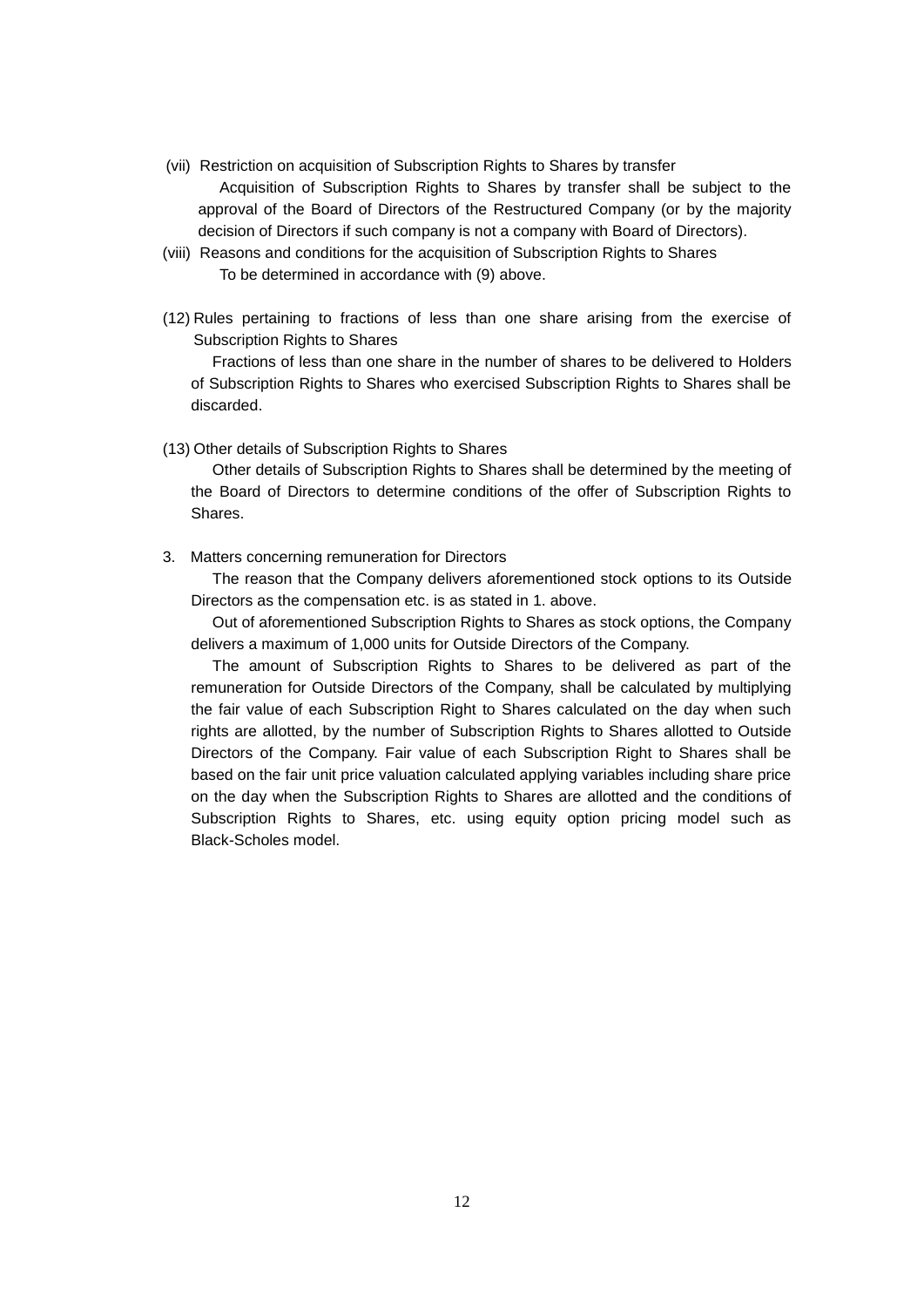#### **III: Issuance of Subscription Rights to Shares as Stock Options to Company Auditors of the Rakuten Group Companies**

1. The reason for issuing the Subscription Rights to Shares on especially favorable conditions

Since the value of the Subscription Rights to Shares is linked with the Company's stock price, delivering Subscription Rights to Shares as part of a performance-linked compensation package to the Company Auditors of the Group will make the enhancement of the Company's corporate and shareholder values in the medium to long term be reflected in their compensation and allow shareholders and the Company Auditors of the Group to share equal benefits and disbenefits. This is expected to lead to a greater awareness on the part of the Company Auditors of the roles demanded of them, namely the execution of proper audits, thus ensuring the sound growth of the Group, which is indispensable to the enhancement of corporate and shareholder values, and the establishment of a system that will meet the trust placed in the Group by society.

The Company intends to implement stock options for the Company Auditors for the purpose of continuous enhancement of the Group's corporate and shareholder values.

In addition, since the exercise period of Subscription Rights to Shares starts on the day after at least three years from the date of issuance of Subscription Rights to Shares, Subscription Rights to Shares function as an incentive for higher performance and higher stock price for the medium to long term up to the start of the exercise period.

- 2. Outline of the issuance of the Subscription Rights to Shares
- (1) Persons to whom Subscription Rights to Shares will be allotted Company Auditors of the Company and its subsidiaries and affiliates
- (2) Class and number of shares to be issued upon exercise of Subscription Rights to Shares

The class of shares to be issued upon the exercise of Subscription Rights to Shares shall be common stock of the Company, and the number of shares to be issued shall not exceed 300,000.

However, if the Company splits its common stock (including allotment of its common stock without compensation; hereinafter the same shall apply) or consolidates its common stock, the number of shares to be issued upon exercise of each unit of such Subscription Rights to Shares shall be adjusted according to the following formula; provided that such adjustment shall be made only to those remain unexercised or uncanceled at the time of such adjustment and; provided, further, that if any fraction less than one share arises as a result of such adjustment, such fraction shall be discarded.

Ratio of split or consolidation Number of shares after adjustment **=** before adjustment Number of shares

In addition, if the Company carries out a merger, a company split, share exchange, share transfer, etc. that makes it necessary to adjust the number of shares, the number of shares shall be adjusted within a reasonable range, taking into account the conditions of the merger, company split, share exchange, share transfer, etc.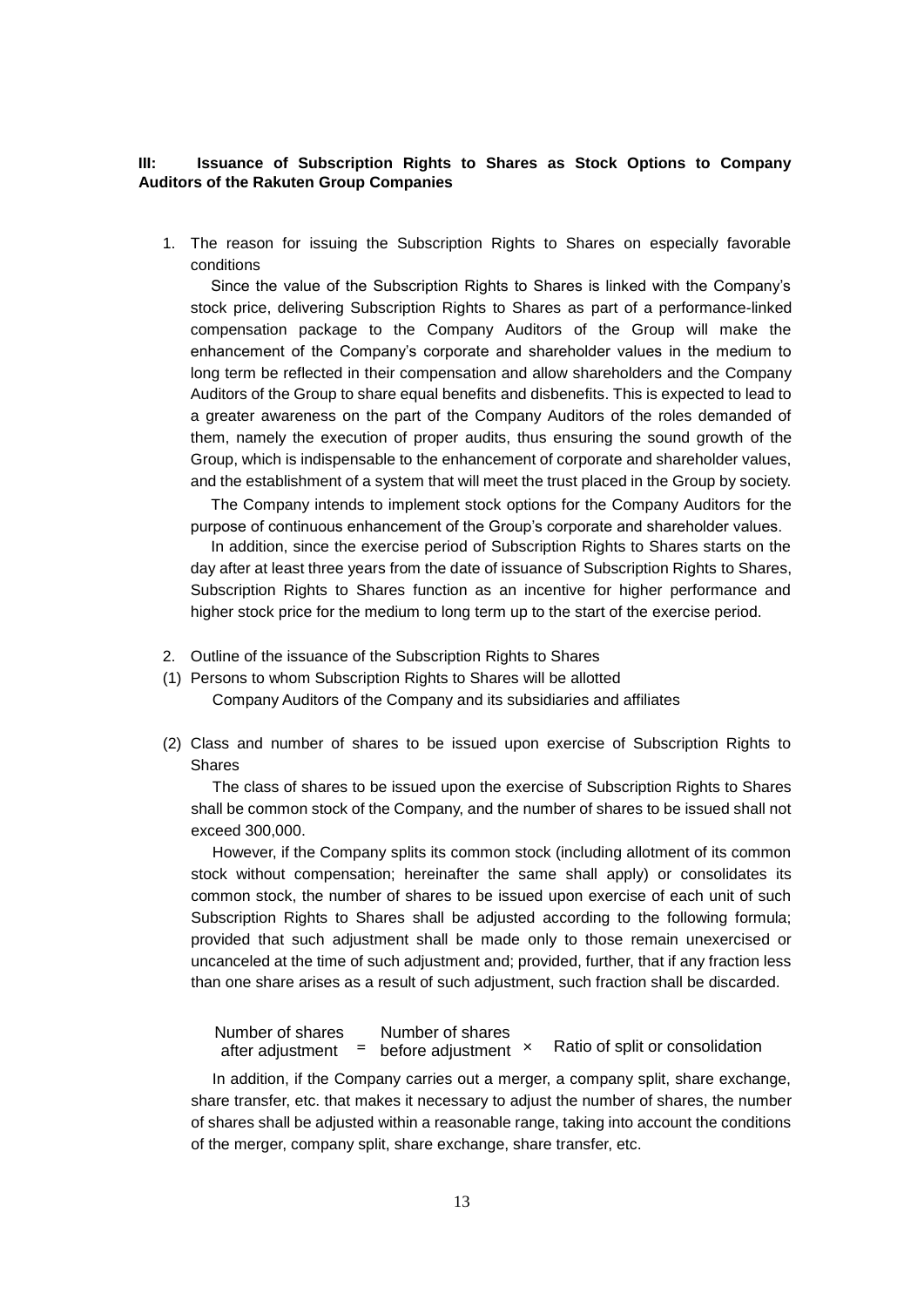(3) Total number of Subscription Rights to Shares to be issued

Subscription Rights to Shares to be issued shall not exceed 3,000 units. One hundred shares shall be issued for each Subscription Right to Shares, provided however that in the event of any adjustment in the number of shares stipulated in (2) above, the number of shares to be issued for the Subscription Right to Shares shall be adjusted likewise.

- (4) Cash payment for Subscription Rights to Shares No cash payment is required for Subscription Rights to Shares.
- (5) Value of the assets to be contributed upon exercise of Subscription Rights to Shares The Price for one Subscription Rights to Shares shall be one yen.
- (6) Exercise period of Subscription Rights to Shares

Exercise period of Subscription Rights to Shares shall be from March 28, 2019 to March 26, 2025. If the final day of the exercise period falls on a holiday of the Company, the final day shall be the working day immediately preceding the final day.

- (7) Conditions for exercise of Subscription Rights to Shares
	- (i) Those who received the allotment of the issue of Subscription Rights to Shares (hereinafter "Holders of Subscription Rights to Shares") shall remain Directors, Executive Officers, Company Auditors or employees of the Company, or its subsidiaries or affiliates at the time of exercising such rights; provided, however, that exceptional treatment may be allowed in this regard by the Board of Directors in consideration of circumstances.
	- (ii) Subscription Rights to Shares shall not be inherited; provided, however, that exceptional treatment may be allowed in this regard by the Board of Directors in consideration of circumstances.
- (iii) Subscription Rights to Shares shall not be offered for pledge or disposed of in any other way.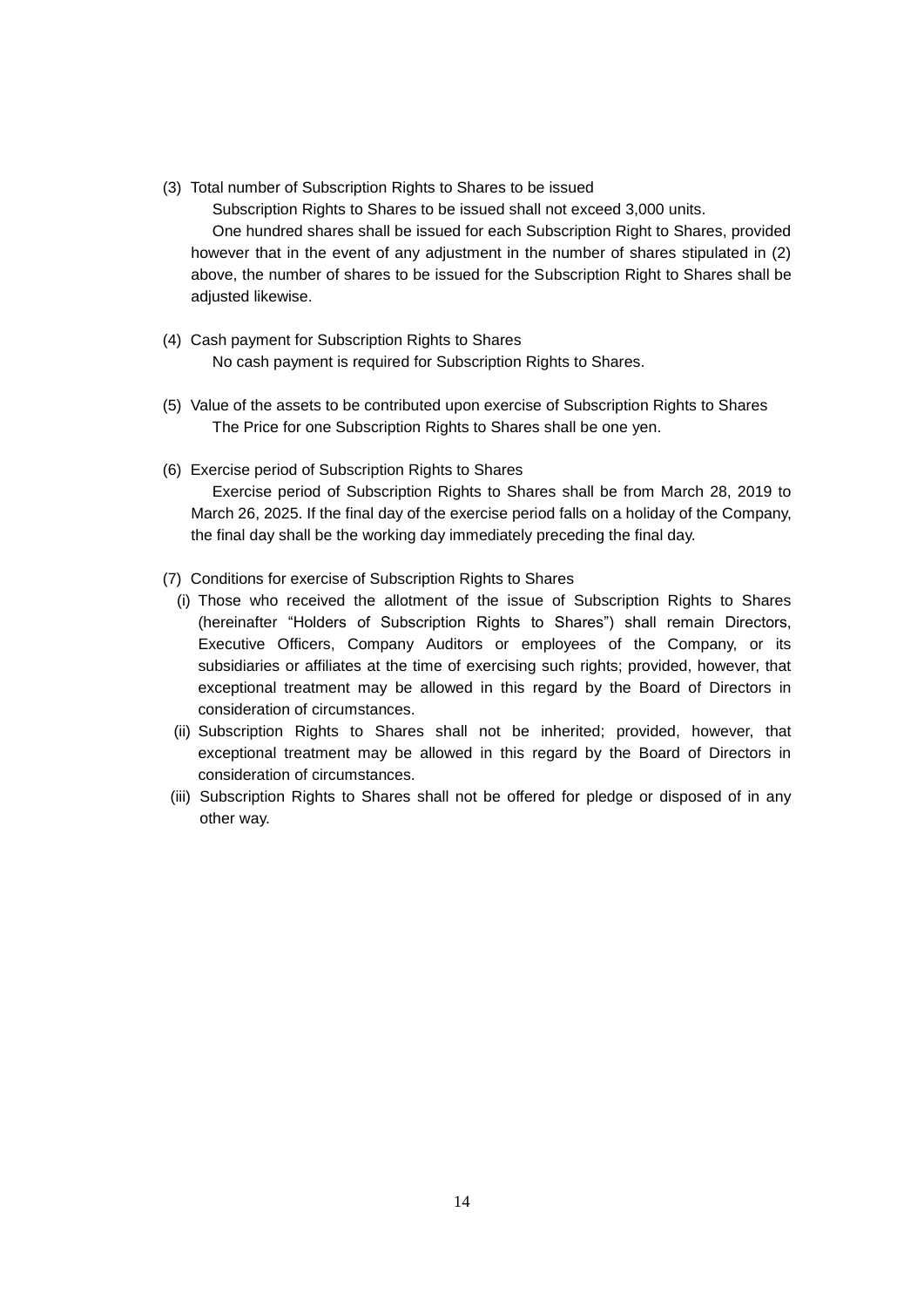- (iv) The Holders of Subscription Rights to Shares have duties to pay all taxes (including but not limited to income tax, social security contributions, pensions, and employment insurance premium) specified by laws and regulations in relation to stock options and shares. In the case where the Company and its subsidiaries and affiliates is obliged to levy income tax, etc., the relevant company obliged to levy income tax, etc. shall be able to levy tax from such Holders of Subscription Rights to Shares by the methods listed below.
	- i) Receipt by cash
	- ii) Appropriation of shares owned by the Holders of Subscription Rights to Shares
	- iii) Deduction from salaries, bonuses, etc. of the Holders of Subscription Rights to Shares
	- iv) Other methods specified by the Company
- (8) Matters concerning increase in capital stock and capital reserve by issuing of shares upon exercise of Subscription Rights to Shares
	- (i) Amount of increase in capital stock by issuing shares upon exercise of Subscription Rights to Shares shall be half of the upper limit of capital increase as calculated pursuant to the provisions of Article 17, Paragraph 1 of the Ordinance on Accounting of Companies, where any resultant fraction less than one yen shall be rounded up.
	- (ii) Amount of increase in capital reserve by issuing shares upon exercise of Subscription Rights to Shares shall be the upper limit of capital stock increase as described in (i) above less the amount of increase in capital stock set out therein.
- (9) Reasons and conditions for the acquisition of Subscription Rights to Shares
	- (i) In case that the proposal of any merger agreement under which the Company is dissolved, or any absorption-type company split (kyushu-bunkatsu) agreement or incorporation-type company split (shinsetsu-bunkatsu) plan in which the Company will be a splitting company, or any share exchange agreement or share transfer plan in which the Company will be a wholly owned subsidiary of another company is approved at a General Shareholders' Meeting of the Company, the Company may acquire Subscription Rights to Shares at the date specifically determined by the Board of Directors of the Company without any compensation therefor.
	- (ii) In case that Holders of Subscription Rights to Shares ceases to accommodate the conditions of (7) (i) above before exercising Subscription Rights to Shares, the Company may acquire such Subscription Rights to Shares at the date specifically determined by the Board of Directors of the Company without any compensation therefor.
- (10) Restriction on the acquisition of Subscription Rights to Shares by transfer
	- Any acquisition of Subscription Rights to Shares by transfer shall require an approval of the Board of Directors of the Company by its resolution.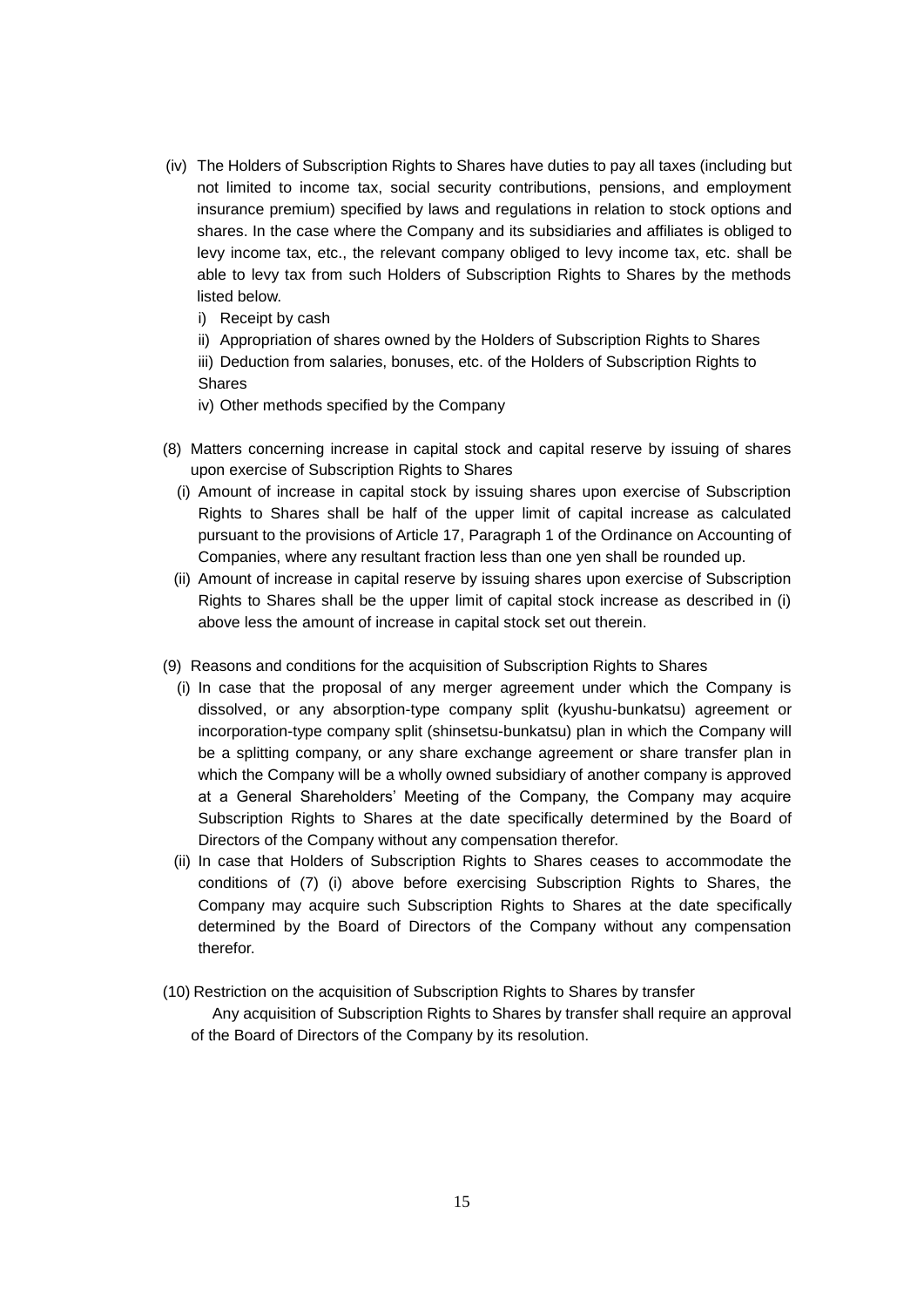(11) Treatment of Subscription Rights to Shares in case of organizational restructuring of the Company

In the event the Company merges (limited to cases where the Company becomes a dissolving company), performs an absorption-type company split or an incorporation-type company split, or conducts a share exchange or a share transfer (hereinafter collectively "Organizational Restructuring"), Subscription Rights to Shares of a corporation described in Article 236, Paragraph 1, Items 8.1 through 8.5 of the Companies Act (hereinafter "Restructured Company") shall be delivered under the following conditions to Holders of Subscription Rights to Shares remaining unexercised (hereinafter "Remaining Subscription Rights to Shares") at the time when Organizational Restructuring takes effect. In this case, the Remaining Subscription Rights to Shares will lapse and the Restructured Company will issue new Subscription Rights to Shares. However, the foregoing shall apply only to cases in which the delivery of Subscription Rights to Shares of the Restructured Company according to the following conditions is stipulated in the merger agreement, the absorption-type company split agreement, the incorporation-type company split plan, the share exchange agreement or the share transfer plan.

(i) Number of Subscription Rights to Shares of the Restructured Company to be delivered

The Restructured Company shall deliver Subscription Rights to Shares, the number of which shall equal the number of Subscription Rights to Shares held by the holder of the Remaining Subscription Rights to Shares.

(ii) Class of shares of the Restructured Company to be issued upon the exercise of Subscription Rights to Shares

Shares of common stock of the Restructured Company

(iii) Number of shares of the Restructured Company to be issued upon the exercise of Subscription Rights to Shares

To be decided according to (2) and (3) above after taking into consideration the conditions, etc. of the Organizational Restructuring.

(iv) Value of the assets to be contributed upon the exercise of Subscription Rights to **Shares** 

The value of the assets to be contributed upon the exercise of each Subscription Right to Shares shall be decided according to (5) above after taking into consideration the conditions, etc. of the Organizational Restructuring.

(v) Exercise period of Subscription Rights to Shares

Starting from the later of either the first date of the exercise period of Subscription Rights to Shares as stipulated in (6) above, or the date on which the Organizational Restructuring becomes effective and ending on the expiration date for the exercise of Subscription Rights to Shares as stipulated in (6) above.

(vi) Matters concerning increase in capital stock and capital reserve to be increased by issuing of shares by the Restructured Company upon the exercise of Subscription Rights to Shares

To be determined in accordance with (8) above.